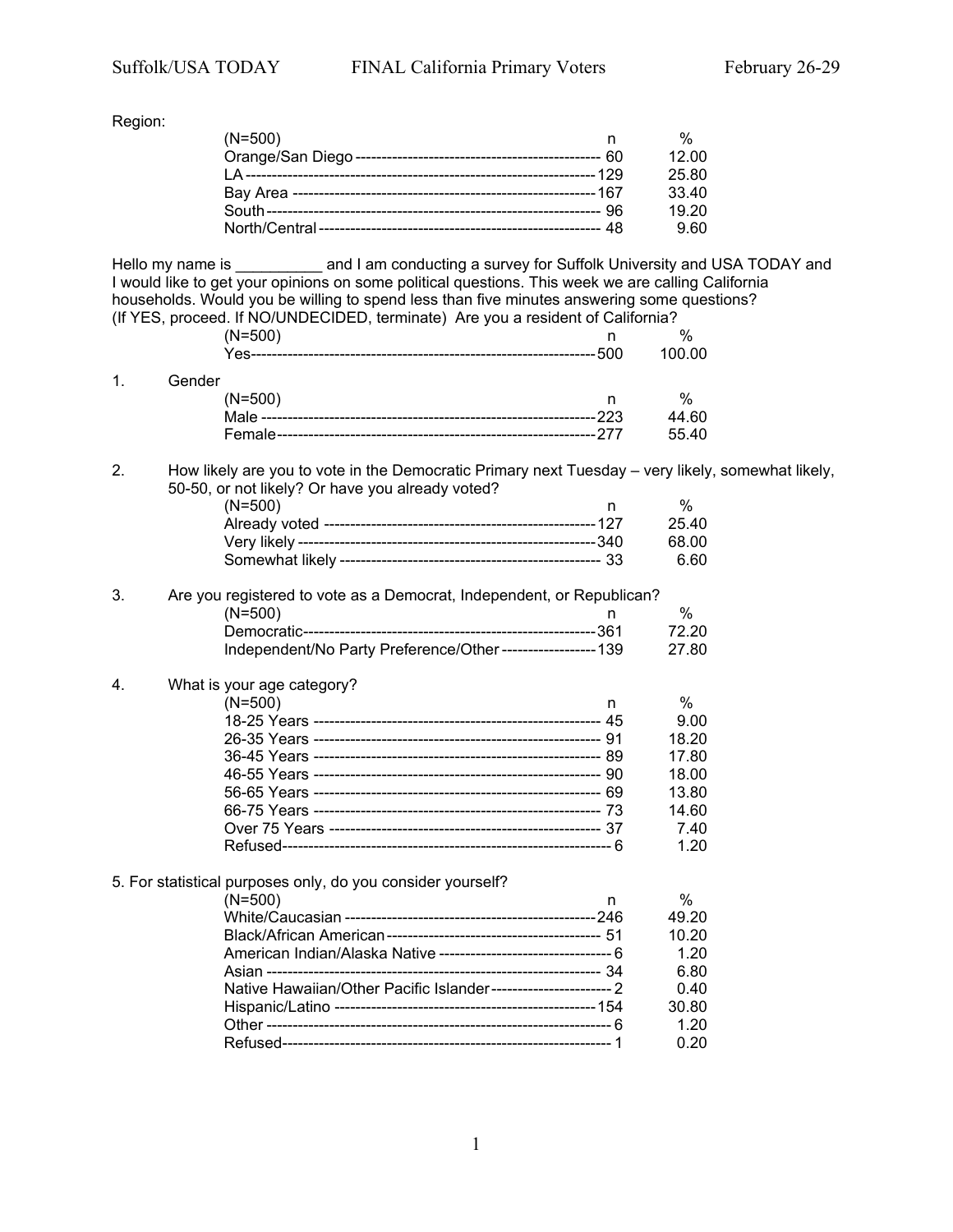6. There are 8 active major candidates remaining of the 20 Democrats certified for the California Democratic Primary ballot for president. I'm going to read you the names of the 8 active major candidates. Please tell me who you would vote for or lean toward at this point. If you know who you would vote for, feel free to stop me at any time. {ROTATE & READ LIST}

| $(N=500)$<br>n | $\%$  |
|----------------|-------|
|                | 12.00 |
|                | 4.60  |
|                | 34.60 |
|                | 3.40  |
|                | 16.00 |
|                | 6.60  |
|                | 14.00 |
|                | 2.80  |
|                | 5.40  |
|                | 0.60  |

# ${FOR 6.1 - 6.8}$ <br>7 If the De

If the Democratic Party doesn't nominate {INSERT}, who will you vote for in the general election – will you vote for the eventual Democratic nominee, President Trump, a third party candidate, or will you skip voting in November?

| $(N=470)$ | %     |
|-----------|-------|
|           | 73.19 |
|           | 6.38  |
|           | 7.87  |
|           | 1.70  |
|           | 10.00 |
|           | 0.85  |

8. In your gut, do you think Donald Trump will be reelected – yes or no?

| $(N=500)$ |        |
|-----------|--------|
|           | -37 80 |
|           | 44 40  |
|           | 17 40  |
|           | 0,40   |

9. Currently, a Democrat needs a majority or 1,991 delegates to secure the Democratic nomination for president. If none of the candidates get to that number by the Democratic convention, should the candidate who has earned the most delegates be nominated – yes or no?

| $(N=500)$ |             |
|-----------|-------------|
|           | 66.80       |
|           | 1940        |
|           | 13 60       |
|           | <u>በ 20</u> |

10. Some people have described Michael Bloomberg as arrogant because he skipped the first four states in the Democratic selection process where voters can examine candidates up close and personal. Others describe Bloomberg as brilliant for skipping the first four states and focusing his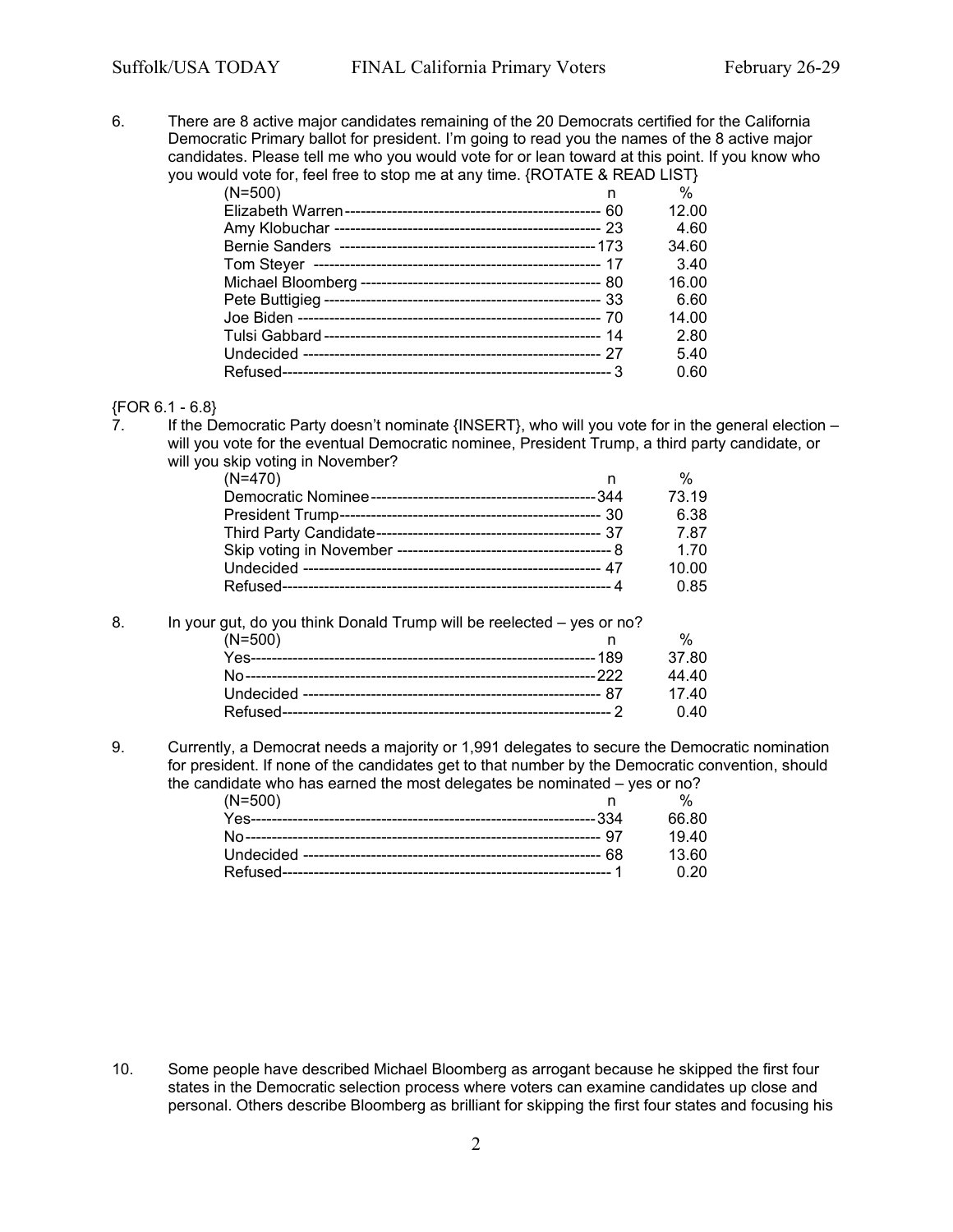time and resources on the Super Tuesday states that contain most of the delegates. Which is closer to your view – would you say Michael Bloomberg's approach is arrogant or brilliant?

| or to your from thousand you cay micricial Biochileory o approach to an egaint or bi |       |  |
|--------------------------------------------------------------------------------------|-------|--|
| $(N=500)$                                                                            |       |  |
|                                                                                      | 34.40 |  |
|                                                                                      | 25.60 |  |
|                                                                                      | 16.60 |  |
|                                                                                      | 23.00 |  |
|                                                                                      | 0.40  |  |
|                                                                                      |       |  |

# 11. Are you comfortable with a Democratic nominee for president who is a billionaire – yes or no? (N=500) n % Yes------------------------------------------------------------------312 62.40 No-------------------------------------------------------------------145 29.00 Undecided --------------------------------------------------------- 40 8.00

12. Did you watch the CBS debate held on Tuesday night – yes or no? (N=500) n % Yes------------------------------------------------------------------206 41.20 No-------------------------------------------------------------------293 58.60 Undecided ----------------------------------------------------------- 0 0.00 Refused--------------------------------------------------------------- 1 0.20

Refused--------------------------------------------------------------- 3 0.60

#### {FOR 12.1, YES}

| 13. | Who did better than you expected? {ACCEPT MULTIPLE RESPONSES} |       |  |
|-----|---------------------------------------------------------------|-------|--|
|     | $(N=206)$                                                     | $\%$  |  |
|     |                                                               | 22.82 |  |
|     |                                                               | 12.14 |  |
|     |                                                               | 13.11 |  |
|     |                                                               | 12.14 |  |
|     |                                                               | 9.71  |  |
|     |                                                               | 5.83  |  |
|     |                                                               | 16.99 |  |
|     |                                                               | 22.33 |  |
|     |                                                               | 1.94  |  |

#### {FOR 12.1, YES}

| 14. | Who did worse than you expected? {ACCEPT MULTIPLE RESPONSES} |               |
|-----|--------------------------------------------------------------|---------------|
|     | $(N=206)$                                                    | $\frac{0}{0}$ |
|     |                                                              | 17.48         |
|     |                                                              | 23.79         |
|     |                                                              | 17.96         |
|     |                                                              | 9.22          |
|     |                                                              | 13.59         |
|     |                                                              | 3.88          |
|     |                                                              | 14.56         |
|     |                                                              | 17.96         |
|     |                                                              | 2.43          |

15. Recently, Bernie Sanders continued to defend aspects of the Castro regime in Cuba. Do these comments make you more or less likely to support Sanders? Or does it make no difference?<br>(N=500) h % (N=500) n % More likely --------------------------------------------------------- 40 8.00 Less likely ---------------------------------------------------------124 24.80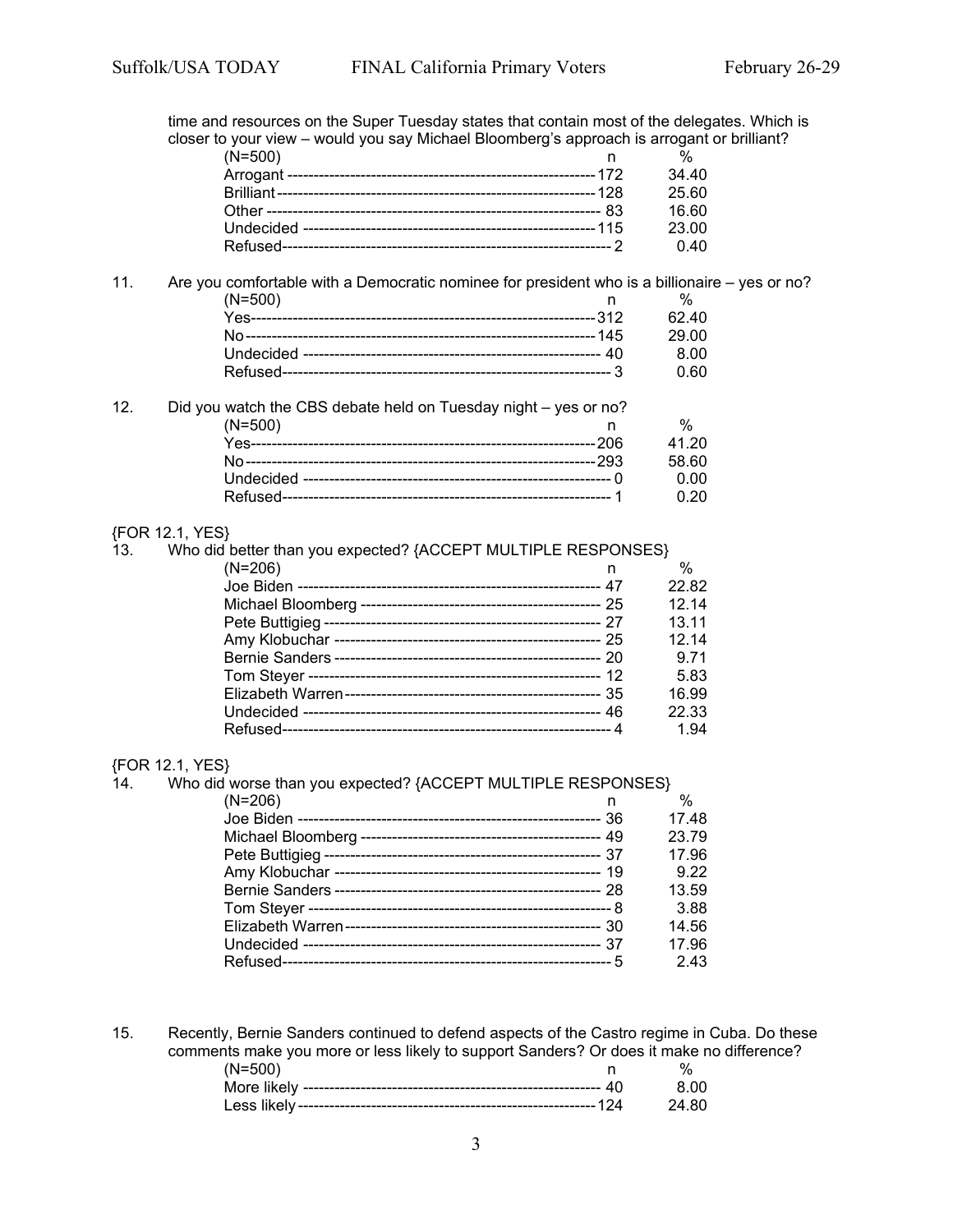16. How concerned are you that the coronavirus will become a pandemic in the United States – would you say … {ROTATE ASCENDING/DESCENDING}

| $(N=500)$ | %     |
|-----------|-------|
|           | 39.40 |
|           | 31.60 |
|           | 15.40 |
|           | 12.00 |
|           | 1.40  |
|           | 0.20  |
|           |       |

**{THE FINAL QUESTIONS WILL HELP US CLASSIFY YOUR RESPONSES WITH OTHERS TAKING THE SURVEY}**

|     | Overall, do you consider yourself liberal, moderate, or conservative?<br>$(N=500)$ | $\%$  |
|-----|------------------------------------------------------------------------------------|-------|
|     |                                                                                    | 51.80 |
|     |                                                                                    | 31.60 |
|     |                                                                                    | 10.20 |
|     |                                                                                    | 5.60  |
|     |                                                                                    | 0.80  |
| 18. | Are there any school-aged children in your household?                              |       |

| $(N=500)$ |       |
|-----------|-------|
|           | 25.60 |
|           | 73 40 |
|           | 0 RO  |
|           | በ 4በ  |

## 19. Are there any union members in your household?

| $(N=500)$ |       |
|-----------|-------|
|           | 26.60 |
|           | 71.40 |
|           | 1.20  |
|           | 0.80  |
|           |       |

| 20. | What is the highest level of education you have completed?         |       |
|-----|--------------------------------------------------------------------|-------|
|     | $(N=500)$                                                          | $\%$  |
|     |                                                                    | 4.80  |
|     |                                                                    | 10.40 |
|     |                                                                    | 25.60 |
|     | Trade/technical/vocational training --------------------------- 20 | 4.00  |
|     |                                                                    | 35.20 |
|     |                                                                    | 18.60 |